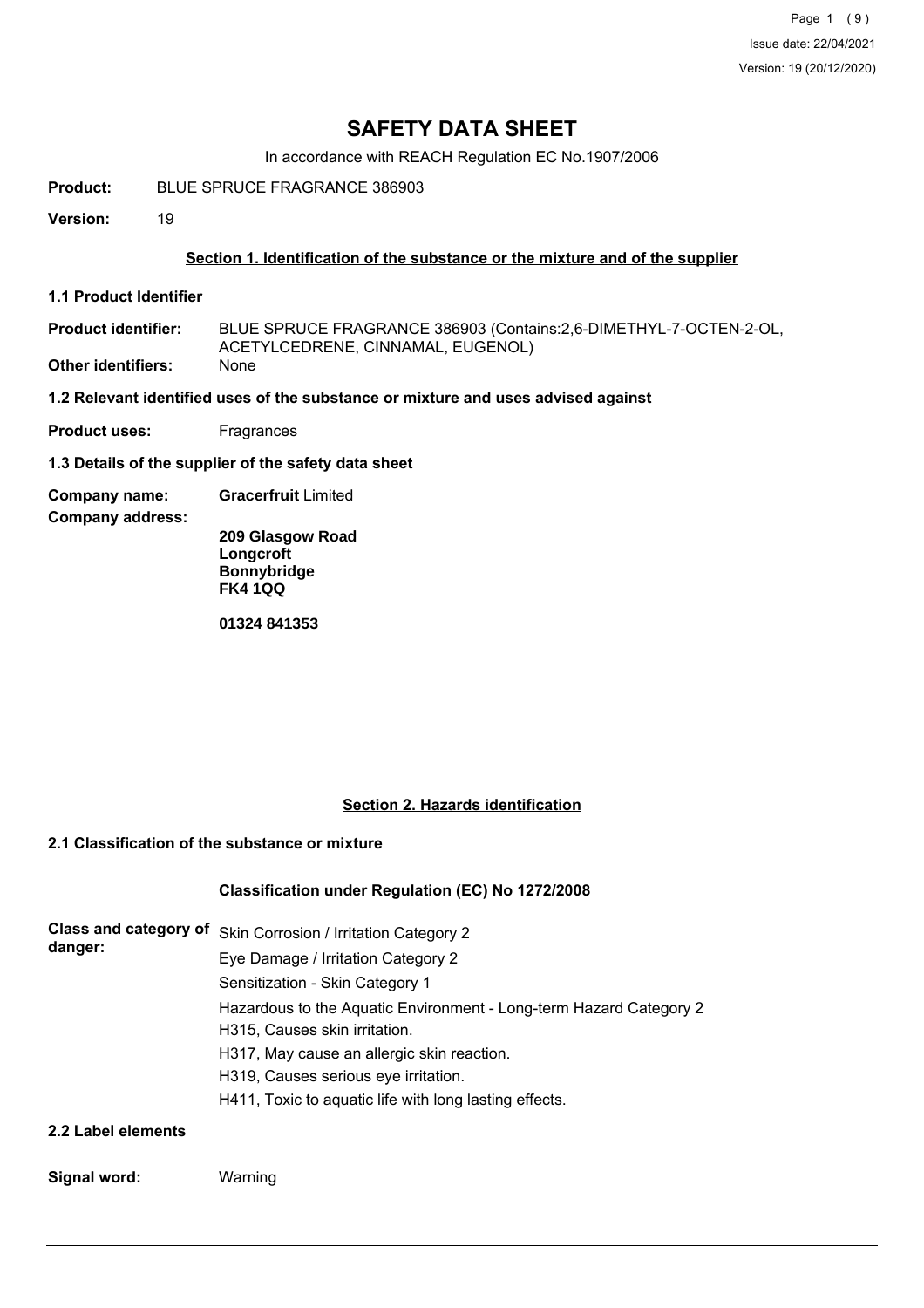Page 2 (9) Issue date: 22/04/2021 Version: 19 (20/12/2020)

## **SAFETY DATA SHEET**

In accordance with REACH Regulation EC No.1907/2006

| <b>Product:</b>                     | BLUE SPRUCE FRAGRANCE 386903 |                                                                                                                                                                                                                                                                                                                                                                                                                                                                                                                                                                                                                                                                                                                                                                                                                                                                                      |  |  |  |  |  |  |
|-------------------------------------|------------------------------|--------------------------------------------------------------------------------------------------------------------------------------------------------------------------------------------------------------------------------------------------------------------------------------------------------------------------------------------------------------------------------------------------------------------------------------------------------------------------------------------------------------------------------------------------------------------------------------------------------------------------------------------------------------------------------------------------------------------------------------------------------------------------------------------------------------------------------------------------------------------------------------|--|--|--|--|--|--|
| Version:                            | 19                           |                                                                                                                                                                                                                                                                                                                                                                                                                                                                                                                                                                                                                                                                                                                                                                                                                                                                                      |  |  |  |  |  |  |
| <b>Hazard statements:</b>           |                              | H315, Causes skin irritation.<br>H317, May cause an allergic skin reaction.<br>H319, Causes serious eye irritation.<br>H411, Toxic to aquatic life with long lasting effects.                                                                                                                                                                                                                                                                                                                                                                                                                                                                                                                                                                                                                                                                                                        |  |  |  |  |  |  |
| Supplemental<br>Information:        |                              | EUH208, Contains 2,4-DIMETHYL-3-CYCLOHEXENE CARBOXALDEHYDE, 3-(O&P-<br>ETHYLPHENYL)-2,2-DIMETHYLPROPIONALDEHYDE, CARVONE, L-MENTHANONE. May<br>produce an allergic reaction.                                                                                                                                                                                                                                                                                                                                                                                                                                                                                                                                                                                                                                                                                                         |  |  |  |  |  |  |
| <b>Precautionary</b><br>statements: |                              | P261, Avoid breathing vapour or dust.<br>P264, Wash hands and other contacted skin thoroughly after handling.<br>P272, Contaminated work clothing should not be allowed out of the workplace.<br>P273, Avoid release to the environment.<br>P280, Wear protective gloves/eye protection/face protection.<br>P302/352, IF ON SKIN: Wash with plenty of soap and water.<br>P305/351/338, IF IN EYES: Rinse cautiously with water for several minutes. Remove contact<br>lenses, if present and easy to do. Continue rinsing.<br>P333/313. If skin irritation or rash occurs: Get medical advice/attention.<br>P337/313, If eye irritation persists: Get medical advice/attention.<br>P362, Take off contaminated clothing and wash before reuse.<br>P391, Collect spillage.<br>P501, Dispose of contents/container to approved disposal site, in accordance with local<br>regulations. |  |  |  |  |  |  |



**Pictograms:**

**Other hazards:** Hydrocarbon Concentration %: 2.370%

## **Section 3. Composition / information on ingredients**

#### **3.2 Mixtures**

#### **Contains:**

| <b>Name</b>                                               | <b>CAS</b> | <b>EC</b>     | <b>REACH Registration</b><br>No. | $\%$      | <b>Classification for</b><br>(CLP) 1272/2008 |
|-----------------------------------------------------------|------------|---------------|----------------------------------|-----------|----------------------------------------------|
| I2.6-DIMETHYL-7-<br><b>IOCTEN-2-OL</b>                    | 18479-58-8 | 242-362-4     |                                  | 10-<20%   | <b>SCI 2-EDI 2:H315-</b><br>H319.-           |
| <b>IACETYLCEDRENE</b>                                     | 32388-55-9 | $ 251-020-3 $ |                                  | $5 - 10%$ | SS 1B-EH A1-EH C1;<br>H317-H410,-            |
| <b>PENTAMETHYLCYCLO</b><br>IPENT-3-ENE-BUTANOL 65113-99-7 |            | 265-453-0     |                                  | $1 - 5%$  | <b>IEDI 2-EH C2:H319-</b><br>H411.-          |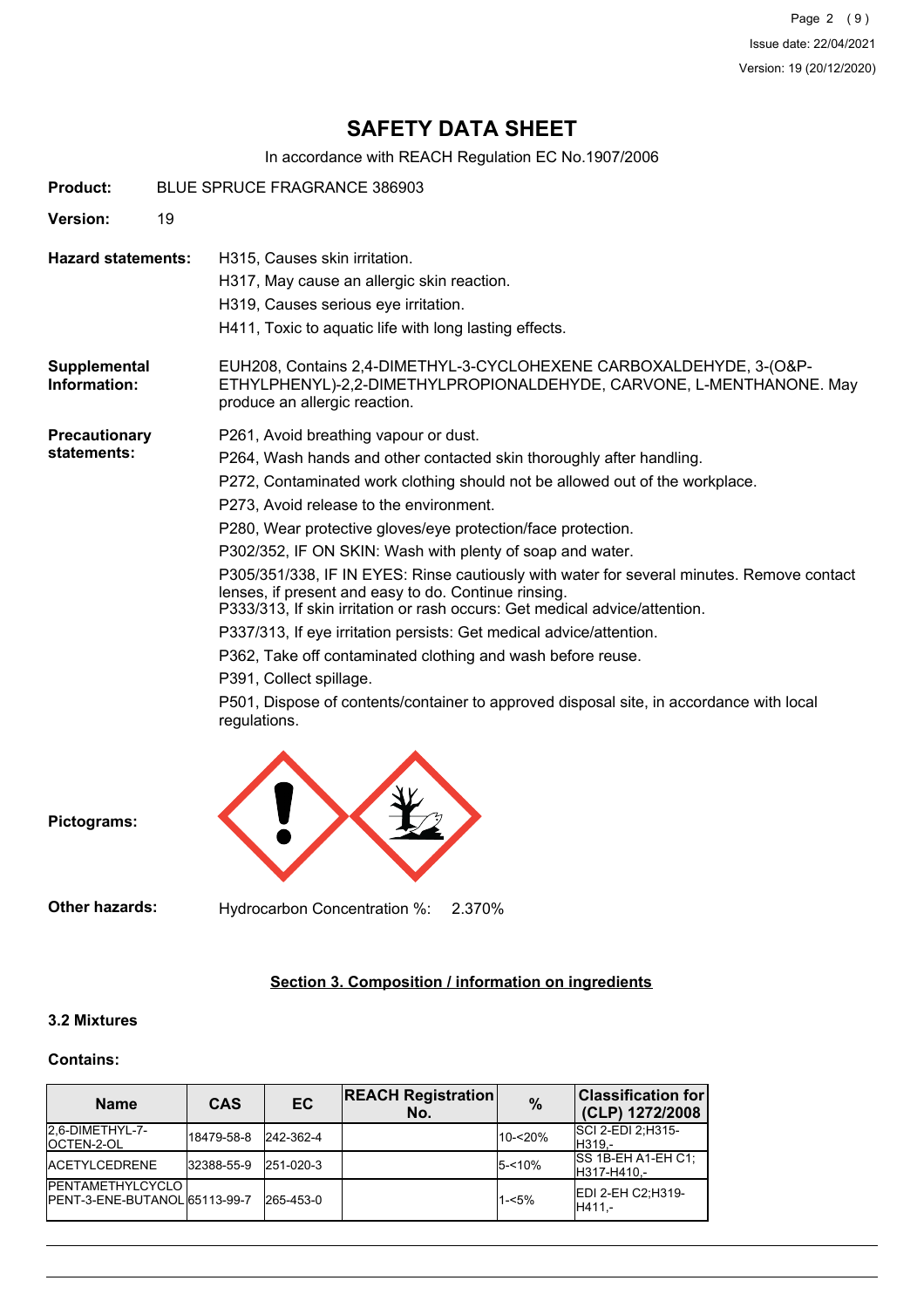Page 3 (9) Issue date: 22/04/2021 Version: 19 (20/12/2020)

## **SAFETY DATA SHEET**

In accordance with REACH Regulation EC No.1907/2006

## **Product:** BLUE SPRUCE FRAGRANCE 386903

#### **Version:** 19

| <b>IEUGENOL</b>                                                                                                   | $97-53-0$                 | 202-589-1                             |                       | $1 - 5%$    | EDI 2-SS 1B;H317-<br>H319.-                             |
|-------------------------------------------------------------------------------------------------------------------|---------------------------|---------------------------------------|-----------------------|-------------|---------------------------------------------------------|
| $3-(08P -$<br>ETHYLPHENYL)-2,2-<br>DIMETHYLPROPIONAL 67634-15-5<br><b>IDEHYDE</b>                                 | 67634-14-4.               | 266-818-7,<br>266-819-2               | 01-2120758796-34-xxxx | $1 - 5%$    | ISCI 2-SS 1B-EH A1-<br>EH C2;H315-H317-<br>H400-H411.-  |
| <b>IREACTION MASS OF</b><br>ALLYL (2-<br>METHYLBUTOXY)<br>ACETATE & ALLYL (3-<br>METHOXYBUTOXY)<br><b>ACETATE</b> | 67634-00-8,<br>67634-01-9 | 916-328-0,<br>266-804-0,<br>916-328-0 |                       | $1 - 5%$    | ATO 4-ATD 4-STO-RE<br>2-EH A1;H302-H312-<br>H373-H400.- |
| <b>ICINNAMAL</b>                                                                                                  | 104-55-2                  | 203-213-9                             |                       | $0.1 - 1\%$ | ATD 4-SCI 2-EDI 2-SS<br>1A;H312-H315-H317-<br>H319.-    |
| <b>ALLYL</b><br>ICYCLOHEXYLOXYACE 68901-15-5<br><b>TATE</b>                                                       |                           | 272-657-3                             |                       | $0.1 - 1\%$ | ATO 4-EH A1-EH C2:<br>H302-H400-H411.-                  |
| <b>ICARVONE</b>                                                                                                   | 6485-40-1                 | 229-352-5                             |                       | $0.1 - 1%$  | SS 1B;H317,-                                            |
| <b>JALPHA-CEDRENE</b>                                                                                             | 469-61-4                  | 207-418-4                             |                       | $0.1 - 1%$  | AH 1-EH A1-EH C1:<br>H304-H410.-                        |
| 2,4-DIMETHYL-3-<br><b>ICYCLOHEXENE</b><br><b>CARBOXALDEHYDE</b>                                                   | 68039-49-6                | 268-264-1                             |                       | $0.1 - 1%$  | SCI 2-SS 1B-EH C2;<br>H315-H317-H411.-                  |
| <b>IL-MENTHANONE</b>                                                                                              | 14073-97-3                | 237-926-1                             |                       | $0.1 - 1\%$ | SCI 2-SS 1B:H315-<br>H317.-                             |
| <b>IBETA CEDRENE</b>                                                                                              | 546-28-1                  | 208-898-8                             |                       | < 0.1%      | AH 1-EH A1-EH C1;<br>H304-H410.-                        |

#### **Substances with Community workplace exposure limits:**

| <b>Name</b>               | <b>CAS</b> | -0<br>ᇊ   | $\mathbf{0}$<br>70 |
|---------------------------|------------|-----------|--------------------|
| <b>IDIETHYL PHTHALATE</b> | 84-66-2    | 201-550-6 | $10 - 20%$         |

**Substances that are persistent, bioaccumulative and toxic or very persistent and very bioaccumulative, greater than 0.1%:**

Not Applicable

### **Section 4. First-aid measures**

#### **4.1 Description of first aid measures**

IF ON SKIN: Wash with plenty of soap and water.

IF IN EYES: Rinse cautiously with water for several minutes. Remove contact lenses, if present and easy to do. Continue rinsing.

#### **4.2 Most important symptoms and effects, both acute and delayed**

Causes skin irritation.

May cause an allergic skin reaction.

Causes serious eye irritation.

#### **4.3 Indication of any immediate medical attention and special treatment needed**

None expected, see Section 4.1 for further information.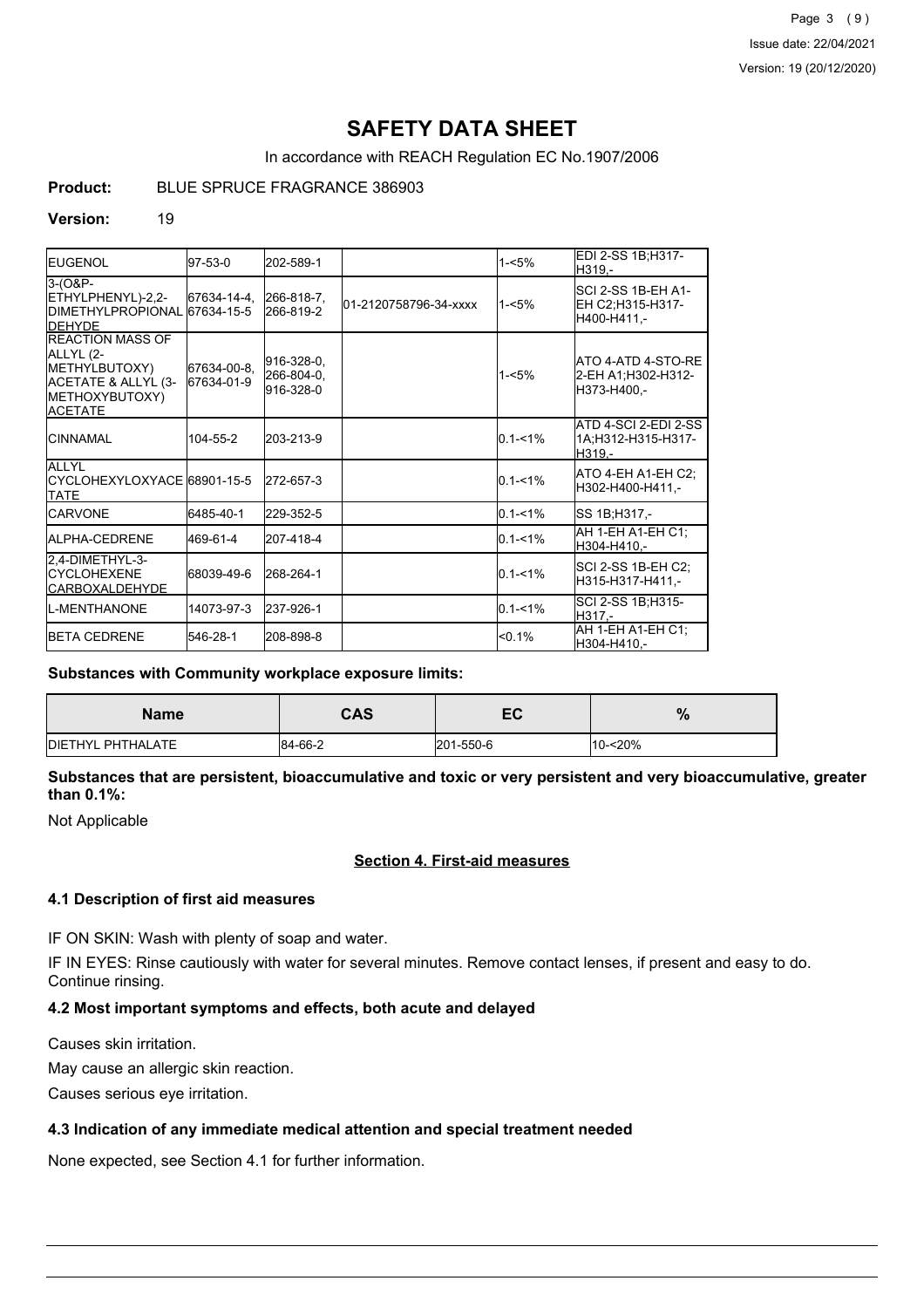Page 4 (9) Issue date: 22/04/2021 Version: 19 (20/12/2020)

## **SAFETY DATA SHEET**

In accordance with REACH Regulation EC No.1907/2006

**Product:** BLUE SPRUCE FRAGRANCE 386903

**Version:** 19

### **SECTION 5: Firefighting measures**

#### **5.1 Extinguishing media**

Suitable media: Carbon dioxide, Dry chemical, Foam.

#### **5.2 Special hazards arising from the substance or mixture**

In case of fire, may be liberated: Carbon monoxide, Unidentified organic compounds.

#### **5.3 Advice for fire fighters:**

In case of insufficient ventilation, wear suitable respiratory equipment.

#### **Section 6. Accidental release measures**

#### **6.1 Personal precautions, protective equipment and emergency procedures:**

Avoid inhalation. Avoid contact with skin and eyes. See protective measures under Section 7 and 8.

#### **6.2 Environmental precautions:**

Keep away from drains, surface and ground water, and soil.

#### **6.3 Methods and material for containment and cleaning up:**

Remove ignition sources. Provide adequate ventilation. Avoid excessive inhalation of vapours. Contain spillage immediately by use of sand or inert powder. Dispose of according to local regulations.

#### **6.4 Reference to other sections:**

Also refer to sections 8 and 13.

#### **Section 7. Handling and storage**

#### **7.1 Precautions for safe handling:**

Keep away from heat, sparks, open flames and hot surfaces. - No smoking. Use personal protective equipment as required. Use in accordance with good manufacturing and industrial hygiene practices. Use in areas with adequate ventilation Do not eat, drink or smoke when using this product.

#### **7.2 Conditions for safe storage, including any incompatibilities:**

Store in a well-ventilated place. Keep container tightly closed. Keep cool. Ground/bond container and receiving equipment. Use explosion-proof electrical, ventilating and lighting equipment. Use only non-sparking tools. Take precautionary measures against static discharge.

## **7.3 Specific end use(s):**

Fragrances: Use in accordance with good manufacturing and industrial hygiene practices.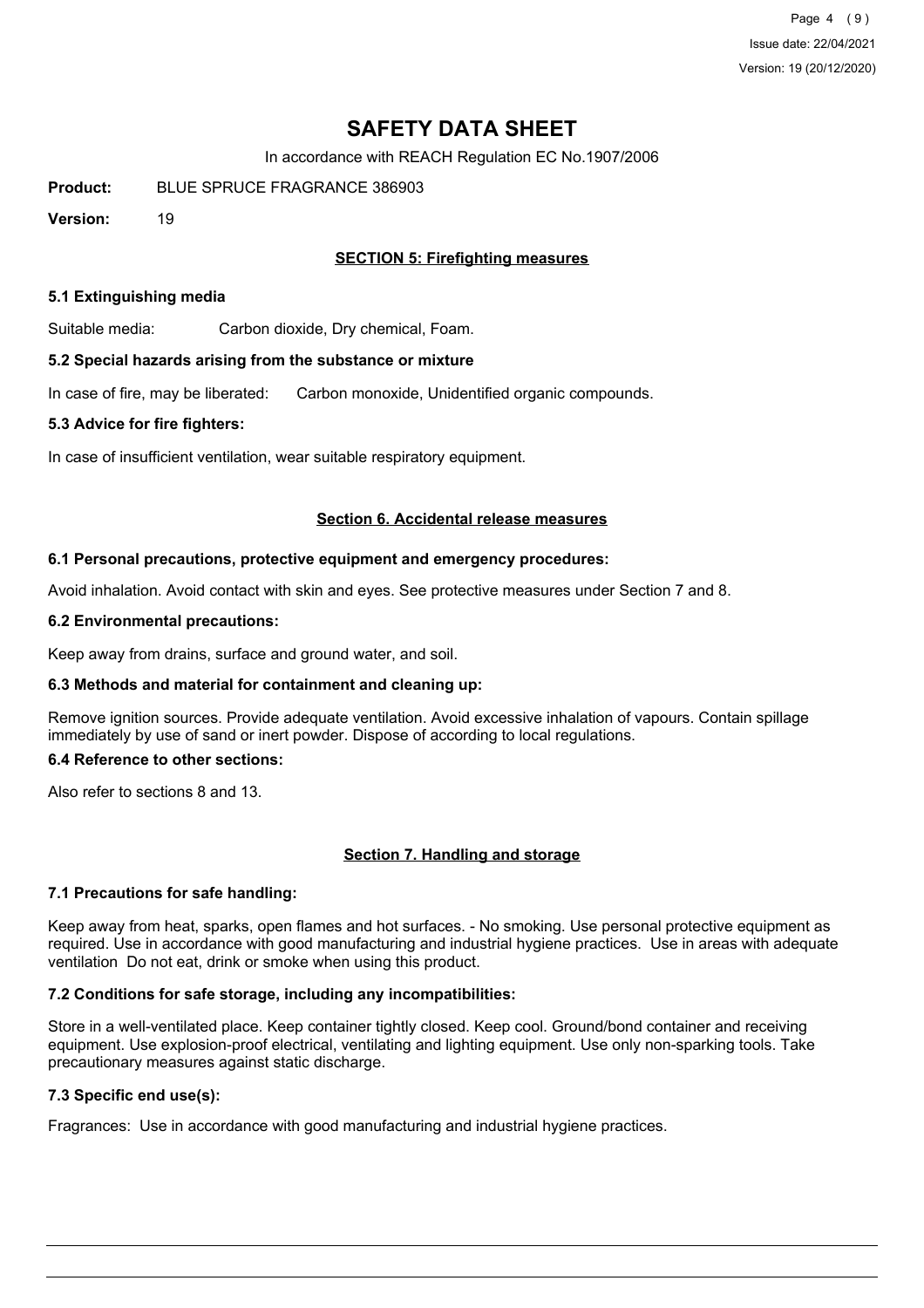## **SAFETY DATA SHEET**

In accordance with REACH Regulation EC No.1907/2006

**Product:** BLUE SPRUCE FRAGRANCE 386903

**Version:** 19

### **Section 8. Exposure controls/personal protection**

#### **8.1 Control parameters**

Workplace exposure limits:

| Ingredient               | <b>CAS</b> | EC.                              | <b>Description</b>                                       | Value |
|--------------------------|------------|----------------------------------|----------------------------------------------------------|-------|
| <b>DIETHYL PHTHALATE</b> |            | $ 201 - 550 - 6 $<br>$ 84-66-2 $ | Long-term exposure limit (8-hour<br>TWA) (mg/m3)         |       |
|                          |            |                                  | Short-term exposure limit (15-<br>$ $ minute $ $ (mg/m3) | 10    |

### **8.2 Exposure Controls**

#### **Eye / Skin Protection**

Wear protective gloves/eye protection/face protection

#### **Respiratory Protection**

Ensure adequate and ongoing ventilation is maintained in order to prevent build up of excessive vapour and to ensure occupational exposure limits are adhered to. If appropriate, and depending on your patterns and volumes of use, the following engineering controls may be required as additional protective measures: a) Isolate mixing rooms and other areas where this material is used or openly handled. Maintain these areas under negative air pressure relative to the rest of the plant. b) Employ the use of Personal protective equipment - an approved, properly fitted respirator with organic vapour cartridges or canisters and particulate filters. c) Use local exhaust ventilation around open tanks and other open sources of potential exposures in order to avoid excessive inhalation, including places where this material is openly weighed or measured. In addition, use general dilution ventilation of the work area to eliminate or reduce possible worker exposures. d) Use closed systems for transferring and processing this material.

Also refer to Sections 2 and 7.

#### **Section 9. Physical and chemical properties**

#### **9.1 Information on basic physical and chemical properties**

| Appearance:                                   | Clear pale yellow to yellow liquid           |
|-----------------------------------------------|----------------------------------------------|
| Odour:                                        | Not determined                               |
| <b>Odour threshold:</b>                       | Not determined                               |
| pH:                                           | Not determined                               |
| Melting point / freezing point:               | Not determined                               |
| Initial boiling point / range:                | Not determined                               |
| Flash point:                                  | 89 °C                                        |
| <b>Evaporation rate:</b>                      | Not determined                               |
| Flammability (solid, gas):                    | Not determined                               |
| Upper/lower flammability or explosive limits: | Product does not present an explosion hazard |
| Vapour pressure:                              | 0.05383991 mmHg                              |
| Vapour density:                               | Not determined                               |
| <b>Relative density:</b>                      | $0.9720 - 0.9770$                            |
|                                               |                                              |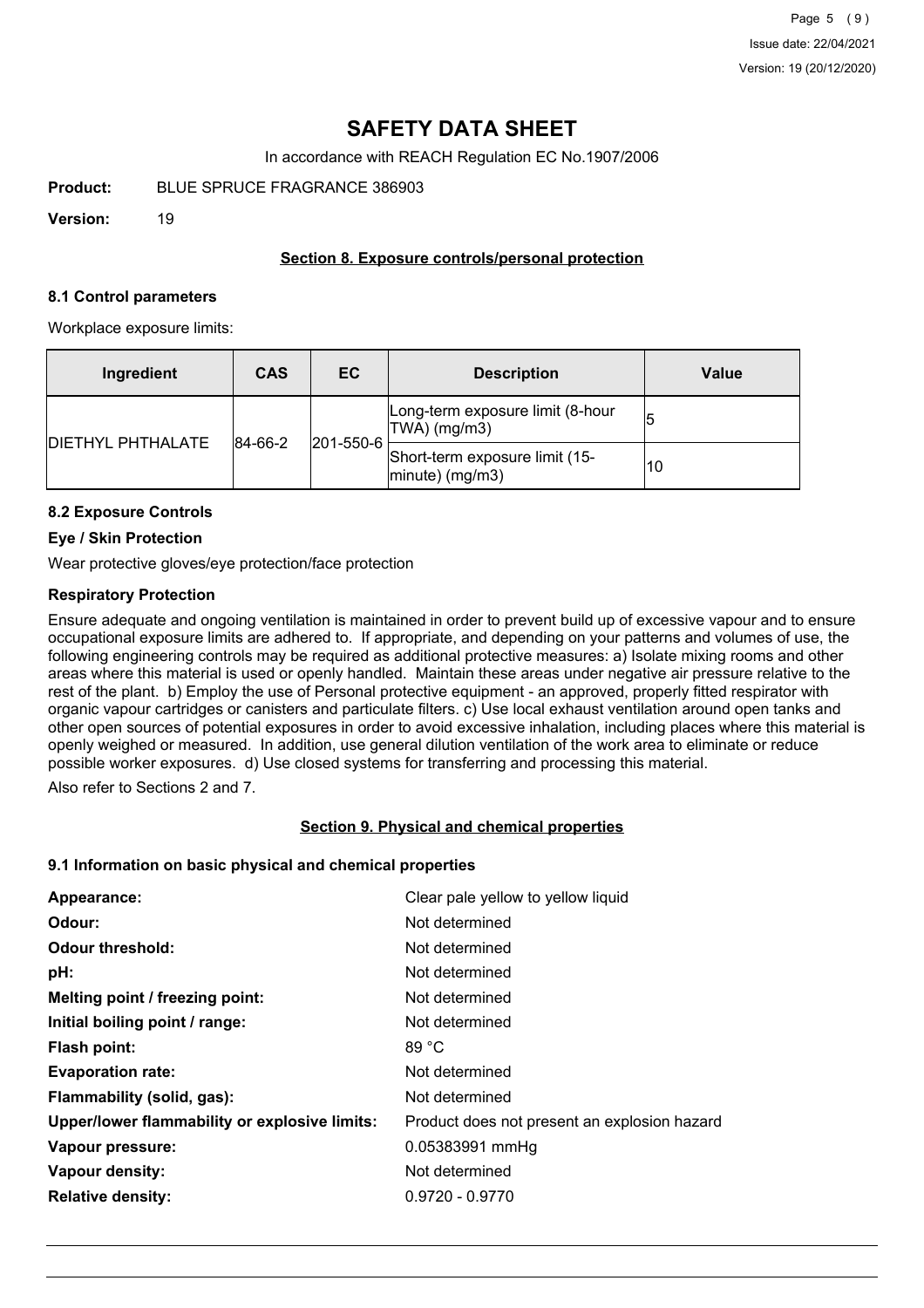Page 6 (9) Issue date: 22/04/2021 Version: 19 (20/12/2020)

## **SAFETY DATA SHEET**

In accordance with REACH Regulation EC No.1907/2006

**Product:** BLUE SPRUCE FRAGRANCE 386903

**Version:** 19

| Solubility(ies):                        | Not determined |
|-----------------------------------------|----------------|
| Partition coefficient: n-octanol/water: | Not determined |
| <b>Auto-ignition temperature:</b>       | Not determined |
| <b>Decomposition temperature:</b>       | Not determined |
| <b>Viscosity:</b>                       | Not determined |
| <b>Explosive properties:</b>            | Not expected   |
| <b>Oxidising properties:</b>            | Not expected   |
|                                         |                |

**9.2 Other information:** None available

### **Section 10. Stability and reactivity**

#### **10.1 Reactivity:**

Presents no significant reactivity hazard, by itself or in contact with water.

#### **10.2 Chemical stability:**

Good stability under normal storage conditions.

#### **10.3 Possibility of hazardous reactions:**

Not expected under normal conditions of use.

### **10.4 Conditions to avoid:**

Avoid extreme heat.

## **10.5 Incompatible materials:**

Avoid contact with strong acids, alkalis or oxidising agents.

#### **10.6 Hazardous decomposition products:**

Not expected.

#### **Section 11. Toxicological information**

#### **11.1 Information on toxicological effects**

This mixture has not been tested as a whole for health effects. The health effects have been calculated using the methods outlined in Regulation (EC) No 1272/2008 (CLP).

| <b>Acute Toxicity:</b>                    | Based on available data the classification criteria are not met. |
|-------------------------------------------|------------------------------------------------------------------|
| <b>Acute Toxicity Oral</b>                | >5000                                                            |
| <b>Acute Toxicity Dermal</b>              | >5000                                                            |
| <b>Acute Toxicity Inhalation</b>          | Not Available                                                    |
| <b>Skin corrosion/irritation:</b>         | Skin Corrosion / Irritation Category 2                           |
| Serious eye damage/irritation:            | Eye Damage / Irritation Category 2                               |
| <b>Respiratory or skin sensitisation:</b> | Sensitization - Skin Category 1                                  |
| Germ cell mutagenicity:                   | Based on available data the classification criteria are not met. |
| Carcinogenicity:                          | Based on available data the classification criteria are not met. |
| <b>Reproductive toxicity:</b>             | Based on available data the classification criteria are not met. |
|                                           |                                                                  |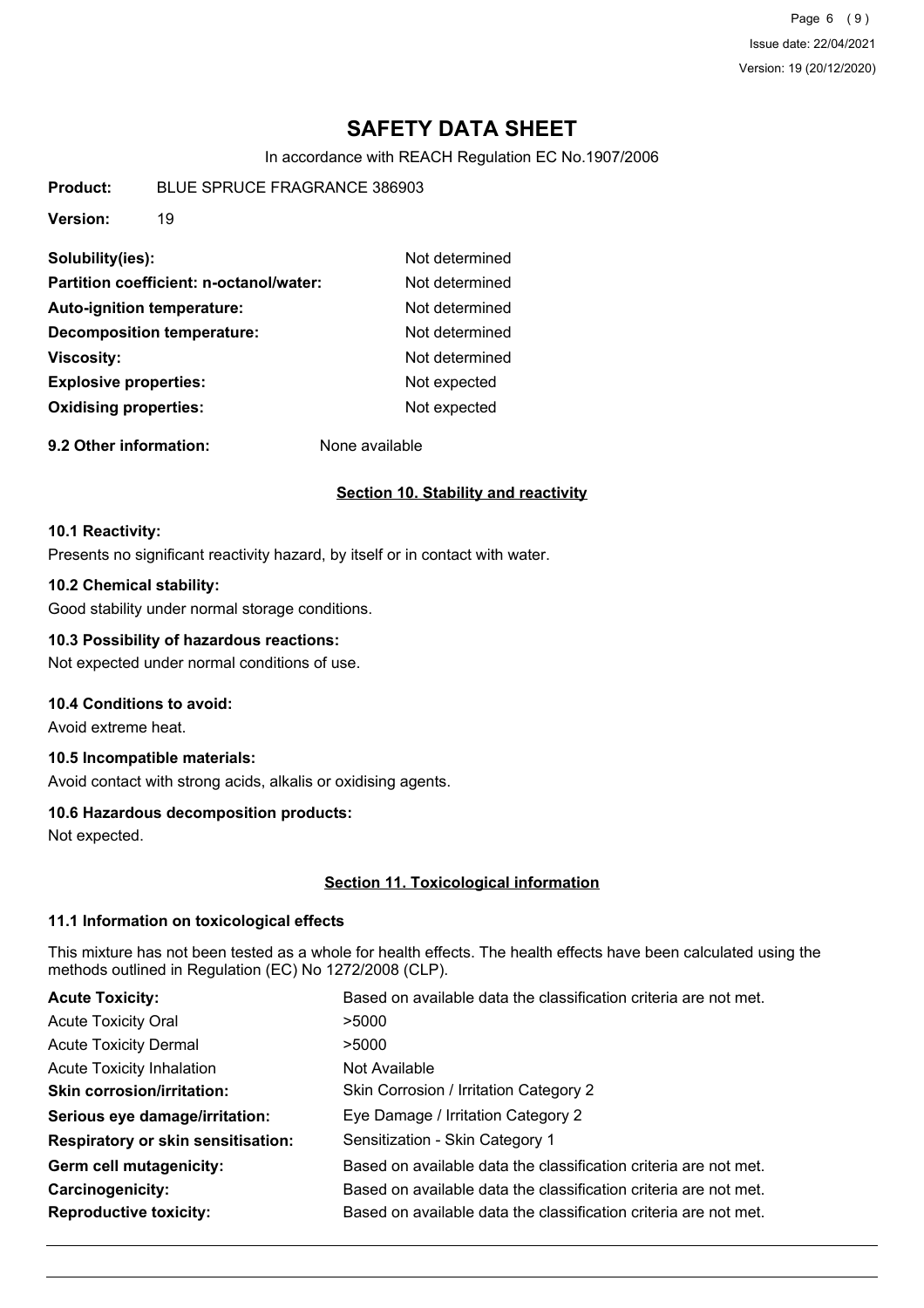Page 7 (9) Issue date: 22/04/2021 Version: 19 (20/12/2020)

## **SAFETY DATA SHEET**

In accordance with REACH Regulation EC No.1907/2006

**Product:** BLUE SPRUCE FRAGRANCE 386903

**Version:** 19

| <b>STOT-single exposure:</b>   | Based on available data the classification criteria are not met. |
|--------------------------------|------------------------------------------------------------------|
| <b>STOT-repeated exposure:</b> | Based on available data the classification criteria are not met. |
| <b>Aspiration hazard:</b>      | Based on available data the classification criteria are not met. |

#### **Information about hazardous ingredients in the mixture**

| Ingredient                                                                                                                   | <b>CAS</b>     | EC                                                  | LD50/ATE Oral | LD50/ATE<br><b>Dermal</b> | LC50/ATE<br><b>Inhalation</b> | <b>LC50</b><br><b>Route</b> |
|------------------------------------------------------------------------------------------------------------------------------|----------------|-----------------------------------------------------|---------------|---------------------------|-------------------------------|-----------------------------|
| <b>IREACTION MASS OF</b><br>ALLYL (2-<br>METHYLBUTOXY)<br>ACETATE & ALLYL (3- 67634-01-9<br>METHOXYBUTOXY)<br><b>ACETATE</b> | $ 67634-00-8 $ | $ 916 - 328 - 0 $<br>$ 266 - 804 - 0,$<br>916-328-0 | 302           | 1105                      | Not available                 | Not<br>lavailable           |

Refer to Sections 2 and 3 for additional information.

## **Section 12. Ecological information**

### **12.1 Toxicity:**

| Toxic to aquatic life with long lasting effects. |               |
|--------------------------------------------------|---------------|
| 12.2 Persistence and degradability:              | Not available |

- **12.3 Bioaccumulative potential:** Not available
- **12.4 Mobility in soil:** Not available
- **12.5 Results of PBT and vPvB assessment:**

This substance does not meet the PBT/vPvB criteria of REACH, annex XIII.

**12.6 Other adverse effects:** Not available

#### **Section 13. Disposal considerations**

#### **13.1 Waste treatment methods:**

Dispose of in accordance with local regulations. Avoid disposing into drainage systems and into the environment. Empty containers should be taken to an approved waste handling site for recycling or disposal.

#### **Section 14. Transport information**

| 14.1 UN number:                    | UN3082                                                                                |
|------------------------------------|---------------------------------------------------------------------------------------|
| 14.2 UN Proper Shipping Name:      | ENVIRONMENTALLY HAZARDOUS SUBSTANCE, LIQUID, N.O.S.<br>(ACETYLCEDRENE, ALPHA-CEDRENE) |
| 14.3 Transport hazard class(es):   | 9                                                                                     |
| <b>Sub Risk:</b>                   |                                                                                       |
| 14.4. Packing Group:               | Ш                                                                                     |
| <b>14.5 Environmental hazards:</b> | This is an environmentally hazardous substance.                                       |
| 14.6 Special precautions for user: | None additional                                                                       |
|                                    | 14.7 Transport in bulk according to Annex II of MARPOL73/78 and the IBC Code:         |
| Not applicable                     |                                                                                       |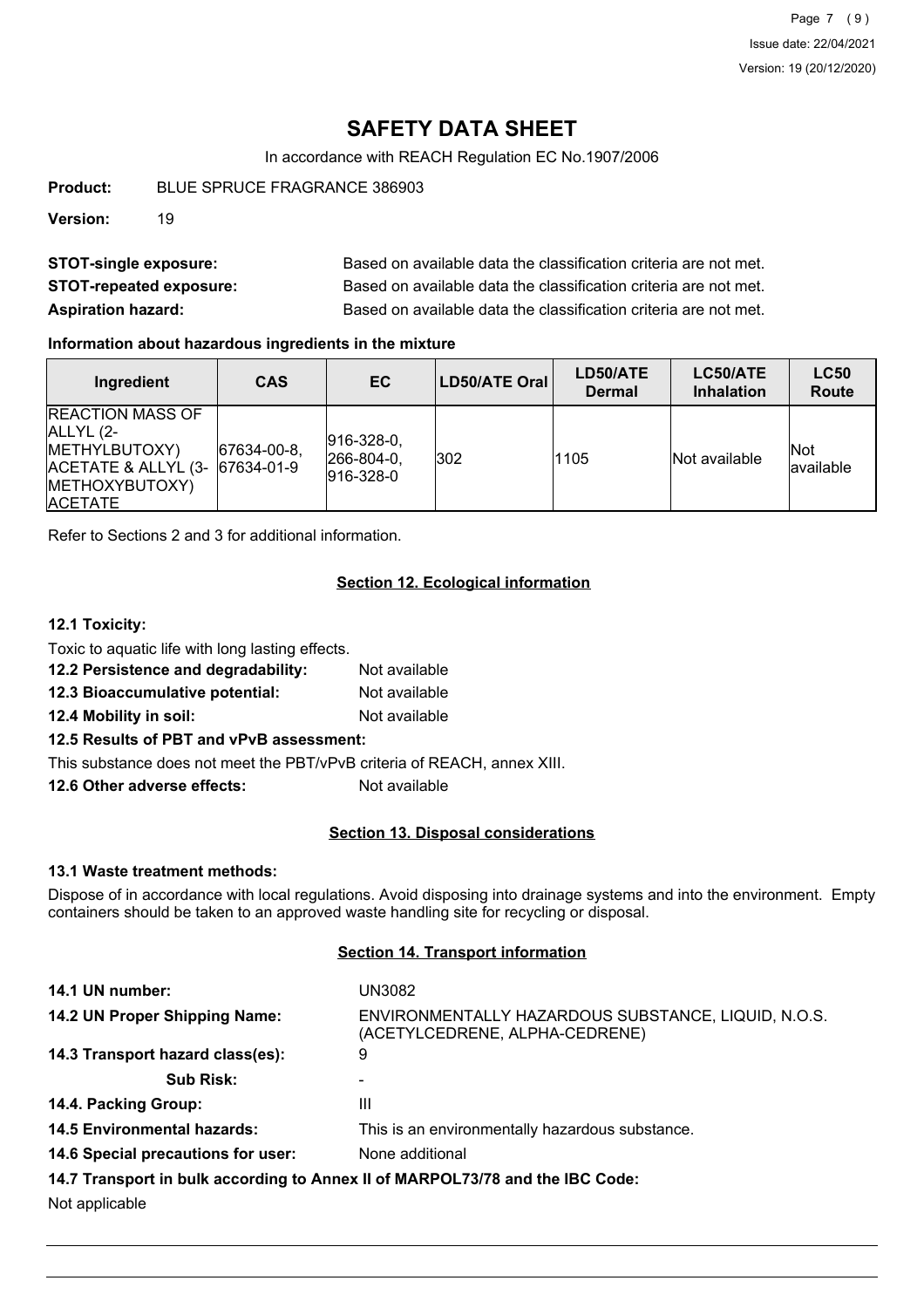Page 8 (9) Issue date: 22/04/2021 Version: 19 (20/12/2020)

## **SAFETY DATA SHEET**

In accordance with REACH Regulation EC No.1907/2006

**Product:** BLUE SPRUCE FRAGRANCE 386903

**Version:** 19

## **Section 15. Regulatory information**

## **15.1 Safety, health and environmental regulations/legislation specific for the substance or mixture** None additional

#### **15.2 Chemical Safety Assessment**

A Chemical Safety Assessment has not been carried out for this product.

# **Section 16. Other information**

| <b>Concentration % Limits:</b>  | EH C2=23.56% EH C3=2.36% SCI 2=66.23% EDI 2=55.56% EDI 2A=55.<br>56% SS 1=12.50% |
|---------------------------------|----------------------------------------------------------------------------------|
| <b>Total Fractional Values:</b> | EH C2=4.24 EH C3=42.44 SCI 2=1.51 EDI 2=1.80 EDI 2A=1.80 SS 1=8.<br>00           |

## **Key to revisions:**

SECTION 3: Composition/information on ingredients

## **Key to abbreviations:**

| <b>Abbreviation</b> | <b>Meaning</b>                                                                               |
|---------------------|----------------------------------------------------------------------------------------------|
| AH <sub>1</sub>     | <b>Aspiration Hazard Category 1</b>                                                          |
| ATD <sub>4</sub>    | Acute Toxicity - Dermal Category 4                                                           |
| ATO 4               | Acute Toxicity - Oral Category 4                                                             |
| EDI <sub>2</sub>    | Eye Damage / Irritation Category 2                                                           |
| EH A1               | Hazardous to the Aquatic Environment - Acute Hazard Category 1                               |
| EH <sub>C1</sub>    | Hazardous to the Aquatic Environment - Long-term Hazard Category 1                           |
| EH <sub>C2</sub>    | Hazardous to the Aquatic Environment - Long-term Hazard Category 2                           |
| H302                | Harmful if swallowed.                                                                        |
| H304                | May be fatal if swallowed and enters airways.                                                |
| H312                | Harmful in contact with skin.                                                                |
| H315                | Causes skin irritation.                                                                      |
| H317                | May cause an allergic skin reaction.                                                         |
| H319                | Causes serious eye irritation.                                                               |
| H373                | May cause damage to organs (organs) through prolonged or repeated exposure (exposure route). |
| H400                | Very toxic to aquatic life.                                                                  |
| H410                | Very toxic to aquatic life with long lasting effects.                                        |
| H411                | Toxic to aquatic life with long lasting effects.                                             |
| P260                | Do not breathe vapour or dust.                                                               |
| P261                | Avoid breathing vapour or dust.                                                              |
| P <sub>264</sub>    | Wash hands and other contacted skin thoroughly after handling.                               |
| P270                | Do not eat, drink or smoke when using this product.                                          |
| P272                | Contaminated work clothing should not be allowed out of the workplace.                       |
| P273                | Avoid release to the environment.                                                            |
| P280                | Wear protective gloves/eye protection/face protection.                                       |